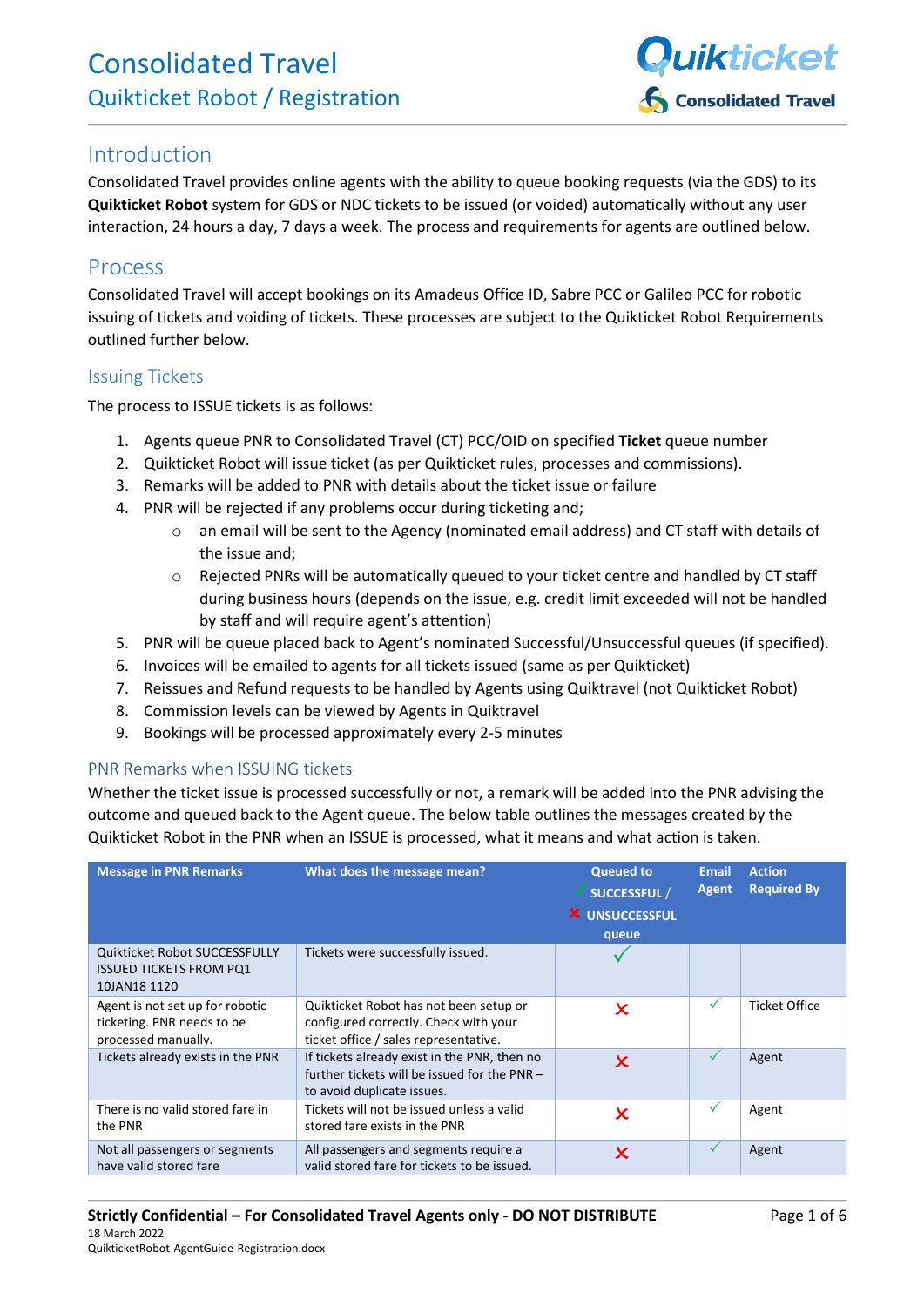

| Agency is not allowed to issue<br>{CASH/CREDIT} tickets thru the<br>robot. | You need to ensure that the form of<br>payment used in the PNR is authorised for<br>your Quikticket Robot profile.                                                                                                                                                                                                       | $\overline{\mathsf{x}}$   | ✓            | Agent                |
|----------------------------------------------------------------------------|--------------------------------------------------------------------------------------------------------------------------------------------------------------------------------------------------------------------------------------------------------------------------------------------------------------------------|---------------------------|--------------|----------------------|
| Validation failed on fare, taxes<br>and or commission.                     | There was an issue identified during the<br>validation of the fare, taxes and/or<br>commission. Check these items.                                                                                                                                                                                                       | $\overline{\mathsf{x}}$   | $\checkmark$ | <b>Ticket Office</b> |
| Credit Limit exceeded for<br>$account \{0\}$                               | Agency has exceeded the Quikticket<br>Robot credit limit for cash transactions<br>and no further cash tickets can be<br>processed.                                                                                                                                                                                       | $\overline{\mathsf{x}}$   | $\checkmark$ | Agent                |
| Available Credit is unavailable for<br>account {0}                         | There was a problem with determining<br>the Agency credit limit or it may not be<br>set up correctly. Retry the PNR later or<br>contact your Ticket Office or sales<br>representative.                                                                                                                                   | $\overline{\mathsf{x}}$   | $\checkmark$ | Agent                |
| Carrier QF is not set up to issue<br>tickets thru the robot.               | The Quikticket Robot validates against<br>airlines that the Agency is allowed to issue<br>tickets on and will not issue tickets for any<br>unauthorised airlines. Check with your<br>Ticket Office or sales representative if you<br>need access to the airline.                                                         | $\boldsymbol{\mathsf{x}}$ | $\checkmark$ | <b>Ticket Office</b> |
| {Any stored fare validation<br>errors}                                     | Quikticket Robot will process many<br>validations before issuing off the stored<br>fare. If there are any issues, details will be<br>provided in the remarks.                                                                                                                                                            | $\overline{\mathsf{x}}$   | $\checkmark$ | <b>Ticket Office</b> |
| Tickets have not been issued for<br>pax SAMPLER JOHN                       | Ouikticket Robot will issue tickets for all<br>passengers in the PNR. If there are any<br>problems for certain passengers, it will<br>not issue tickets for those particular<br>passengers but may have issued tickets<br>for others. You will need to send a PNR for<br>any unsuccessful passengers to try it<br>again. | $\overline{\mathsf{x}}$   | $\checkmark$ | <b>Ticket Office</b> |
| {Any CRS Errors}                                                           | When Quikticket Robot encounters any<br>GDS related errors such as connection<br>errors.                                                                                                                                                                                                                                 | $\overline{\mathsf{x}}$   | $\checkmark$ | <b>Ticket Office</b> |

### Voiding Tickets

The process to VOID tickets is as follows:

- 1. For **non-NDC bookings**, Agents will need to add remarks in the PNR as follows:
	- o To Void all tickets in a PNR **ROBOTVOIDALL**
	- o To Void specific tickets in a PNR **ROBOTVOID-***<TicketNumber>*  (E.g. **ROBOTVOID-**0185795459063). You can enter multiple tickets by repeating the command on separate lines for each ticket.
	- o **Note:** The remarks in the PNR can only contain ONE type of void option. If there are two options listed in the remarks, the booking will be rejected with an error stating that only one void option is allowed. See below table for other Void Errors.
	- o **Remarks Field entry** for:
		- Amadeus: **RMROBOTVOIDALL** (or replace **ALL** with **-<TicketNumber>**)
		- Sabre: **5ROBOTVOIDALL** (or replace **ALL** with **-<TicketNumber>**)
		- Galileo: **NP.ROBOTVOIDALL** (or replace **ALL** with **-<TicketNumber>**)
	- o Enter **Received From** field:
		- Amadeus: **RF[Insert Name or ID]**
		- Sabre: **6[Insert Name or ID]**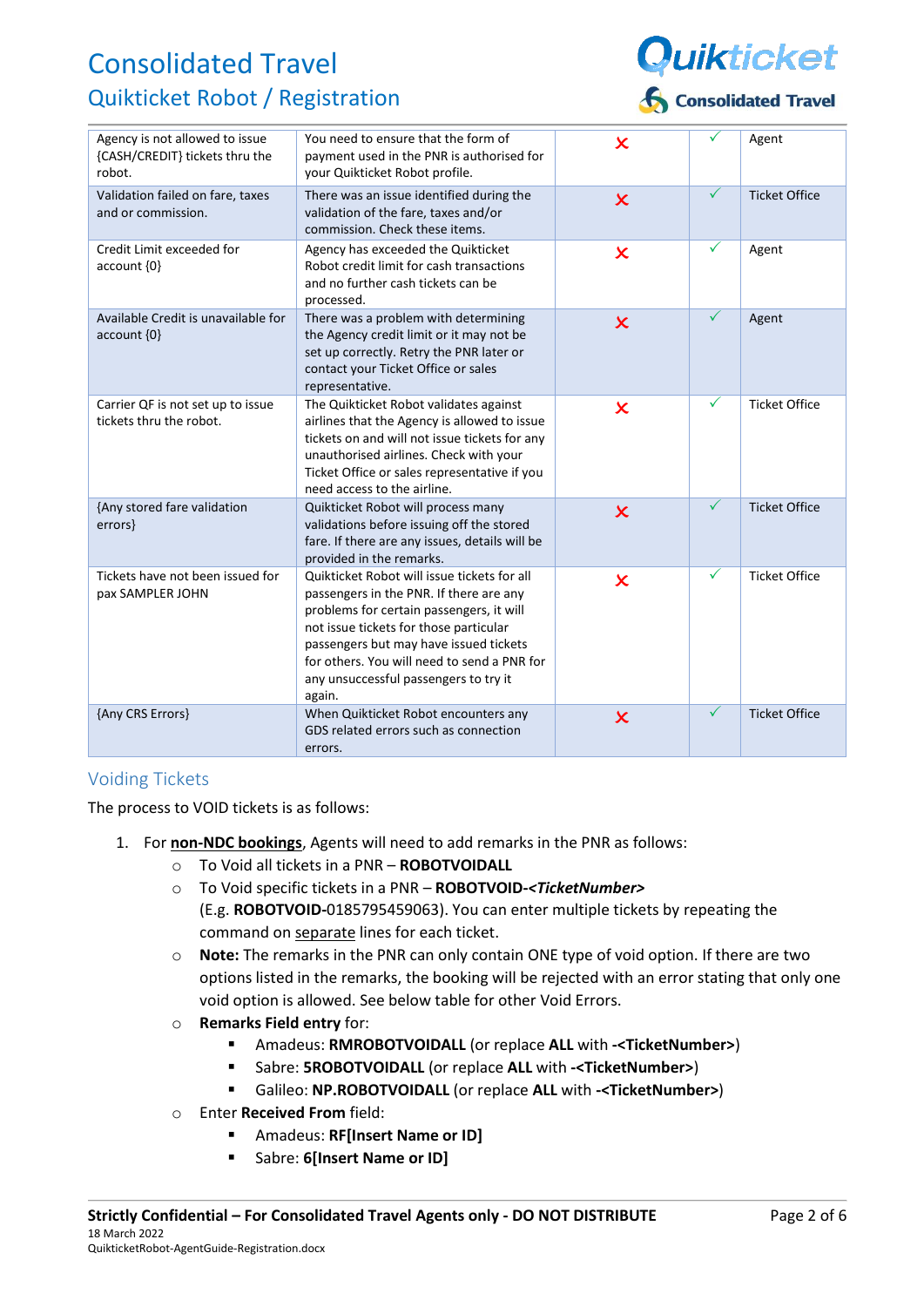

#### Galileo: **R.[Insert Name or ID]**

- o End and Retrieve PNR **ER**
- 2. For **NDC Bookings**, all tickets within NDC order will be voided no PNR Remarks required.
- 3. Agents queue PNR to Consolidated Travel (CT) PCC/OID on specified **VOID** queue number
- 4. Quikticket Robot will void the ticket/s.
- 5. Remarks will be added to PNR with details about the ticket void or failure (see table below).
- 6. PNR will be rejected if any problems occur during voiding and;
	- o an email will be sent to the Agency (nominated email address) and CT staff with details of the void (depending on the issue) and;
	- o Rejected PNRs will be automatically queued to your ticket centre and handled by CT staff during business hours (depends on the issue, e.g. wrong ticket number will not be handled by staff and will require agent's attention). See Void Errors table below.
- 7. PNR will be queue placed back to Agent's nominated Successful/Unsuccessful **VOID** queues (if specified).
- 8. Bookings will be processed approximately every 2-5 minutes

#### PNR Remarks when VOIDING tickets

Whether the Void is processed successfully or not, a remark will be added into the PNR advising the outcome and queued back to the Agent queue. The below table outlines the messages created by the Quikticket Robot in the PNR when a VOID is processed, what it means and what action is taken.

| <b>Message in PNR Remarks</b>                                                                                                                              | What does the message mean?                                                                                                                                                                                               | <b>Queued to</b><br>SUCCESSFUL /<br><b>X</b> UNSUCCESSFUL<br>queue | <b>Email</b><br><b>Agent</b> | <b>Action</b><br><b>Required</b><br><b>By</b> |
|------------------------------------------------------------------------------------------------------------------------------------------------------------|---------------------------------------------------------------------------------------------------------------------------------------------------------------------------------------------------------------------------|--------------------------------------------------------------------|------------------------------|-----------------------------------------------|
| Quikticket robot has voided<br>ticket xxx-xxxxxxxxxx on 01JAN<br>at 1330                                                                                   | The requested ticket was successfully voided.                                                                                                                                                                             |                                                                    |                              |                                               |
| No ticket numbers exist in our<br>system or is not live in our<br>system. Please verify ticket<br>numbers.                                                 | The ticket numbers specified in the PNR<br>remarks for voiding does not exist in our<br>system or is already cancelled. Only live tickets<br>which have been issued by Quikticket can be<br>voided.                       | $\boldsymbol{\mathsf{x}}$                                          | $\checkmark$                 | Agent                                         |
| Agent is not set up for robotic<br>ticketing. PNR needs to be<br>processed manually.                                                                       | Quikticket Robot will only accept void requests<br>from authorised agents.                                                                                                                                                | $\overline{\mathsf{x}}$                                            | $\checkmark$                 | <b>Ticket</b><br>Office                       |
| PNR remarks contain request to<br>void individual tickets and all<br>tickets, only one request is<br>allowed                                               | Remarks contains two types of voiding options<br>(ROBOTVOIDALL & ROBOTVOID-<br>XXXXXXXXXXXX). Delete either option and try<br>again.                                                                                      | $\boldsymbol{\mathsf{x}}$                                          | $\checkmark$                 | Agent                                         |
| PNR remarks does not contain<br>any valid voiding request                                                                                                  | No valid void requests were found in the PNR<br>remarks (ROBOTVOIDALL or ROBOTVOID-<br>XXXXXXXXXXXX). Add appropriate request and<br>try again. *                                                                         | $\overline{\mathsf{x}}$                                            | ✓                            | Agent                                         |
| Ticket Number xxxxxxxxxxxxx<br>does not exist or is not live in<br>our system. Please verify ticket<br>number                                              | Requested ticket number for voiding doesn't<br>exist or is already cancelled according to<br>Quikticket records. Only tickets considered live<br>from our records can be voided.                                          | $\boldsymbol{\mathsf{x}}$                                          | $\checkmark$                 | Agent                                         |
| <b>ERROR - Quikticket robot could</b><br>not void ticket xxxxxxxxxxxxx on<br>01JAN at 0935. Please void<br>manually in the GDS - {GDS error<br>$message$ } | An attempt was made to void the ticket but due<br>to most likely a GDS error, it failed to void the<br>ticket. Any GDS error message will also be<br>shown. This could happen when a void is<br>attempted after midnight. | $\overline{\mathsf{x}}$                                            | ✓                            | <b>Ticket</b><br>Office                       |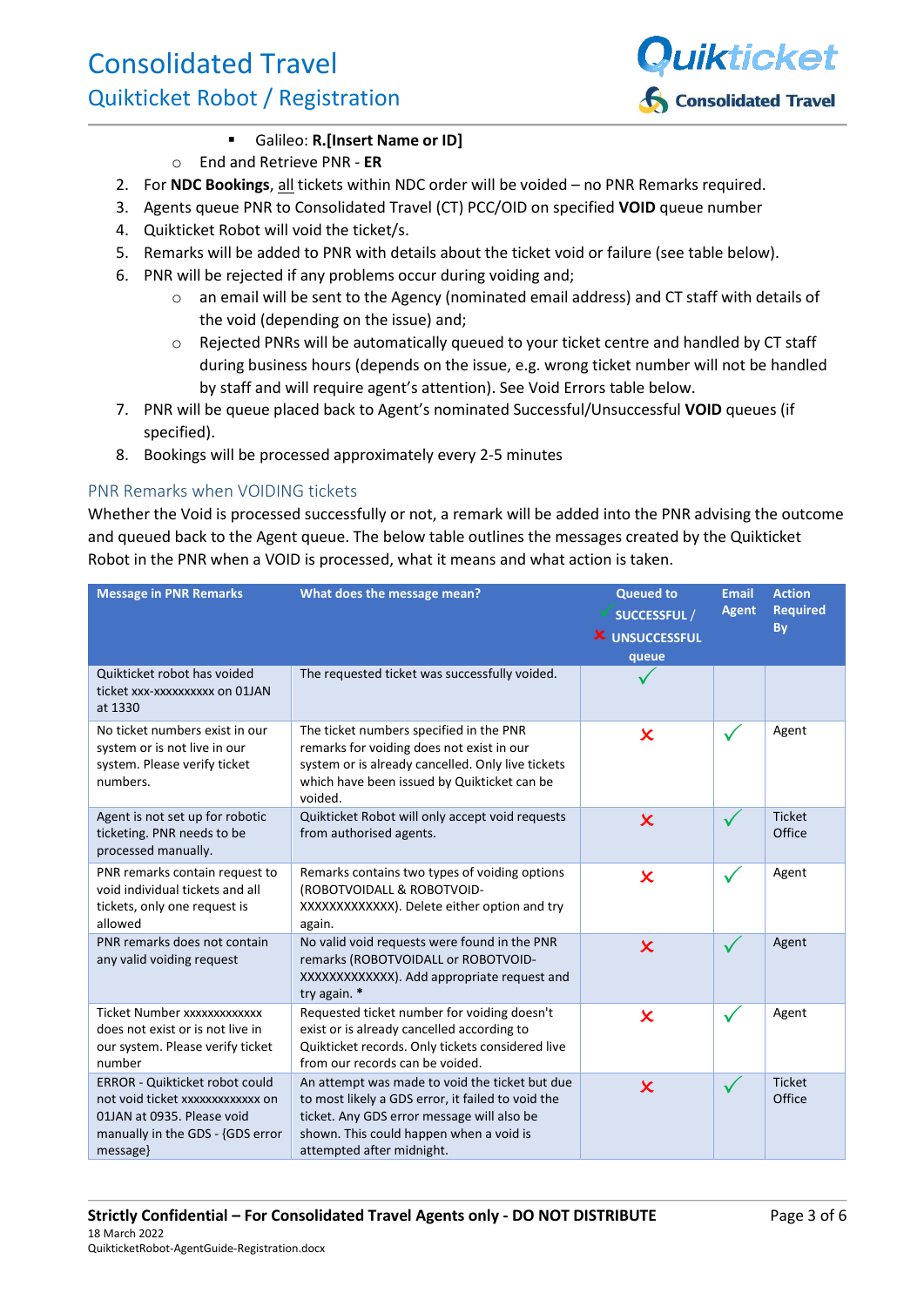

| ERROR - Quikticket robot could                          | The ticket numbers requested in the remarks                                           |  | Agent |
|---------------------------------------------------------|---------------------------------------------------------------------------------------|--|-------|
| not find any tickets in PNR to<br>void on 01JAN at 0830 | could not be found in the PNR or the tickets<br>specified do not belong to the PNR. * |  |       |

**\* Not applicable to NDC bookings.**

## Quikticket Robot Requirements

Agents sending PNRs to the Quikticket Robot queue must acknowledge and adhere to the following conditions in conjunction with the **Quikticket Terms and Conditions** and **Terms of Trade** as per Consolidated Travel Credit Application form.

- 1. Ensure security access is setup between CT and Agency PCC/OID (same as Quikticket):
	- a. Sabre Agents: Global Security / Branch Access
	- b. Galileo Agents: Ad Hoc Data Share (Including HTE queueing access)
	- c. Amadeus Agents: Extended Office Security (PNO, PNG, QUE, TST & PDR Write access)
- 2. For Ticket **Issues**:
	- a. All sectors and passengers in the PNR will be issued
	- b. PNR MUST contain stored fares for all passengers and sectors
	- c. Form of Payment MUST be stored in PNR (Credit Card subject to approval)
	- d. PNR must contain all necessary SSR documents (e.g. passenger passport details, age, etc.)
	- e. Any stored fare with Agent's exclusive private fares (which are not available to CT) will incur ADMs payable by the agent
- 3. For Ticket **Voids**:
	- a. All specified tickets in the PNR will be voided when sent to the Void Queue.
	- b. For NDC bookings, all tickets will always be voided.
	- c. All ticket voids not processed successfully will not be responsibility of Quikticket Robot.

#### **Quikticket Terms & Conditions** also apply which can be located at

[https://onlinehelp.quik.travel/quiktravel/docs/quiktravel-termsconditions.pdf.](https://onlinehelp.quik.travel/quiktravel/docs/quiktravel-termsconditions.pdf)

#### **Terms & Conditions of Trade** can be found online on Consolidated Travel website at

<https://consolidated.travel/media/1181/consolidatedtravel-accountapplicationform.pdf>

#### Fees

The fees to use the Quikticket Robot service is outlined below. The cost is based on an ongoing annual license fee (for each ticketing PCC/OID that bookings are queued to) and transaction charge per ticket issued. There are no fees for ticket voids being processed. All fees attract GST.

**NOTE:** Prices shown do NOT apply for self-plating agents. Self-plating agents will be priced on Application.

Fees:

- **Annual Fee \$550** including GST per Ticketing PCC/OID used by agents
- **Ticket Fee \$1.10** including GST

The Annual fees will be invoiced at commencement and charged on every anniversary. The ticket fee will be applied to each ticket and included in the invoices, which are emailed after ticket issue, as a service fee.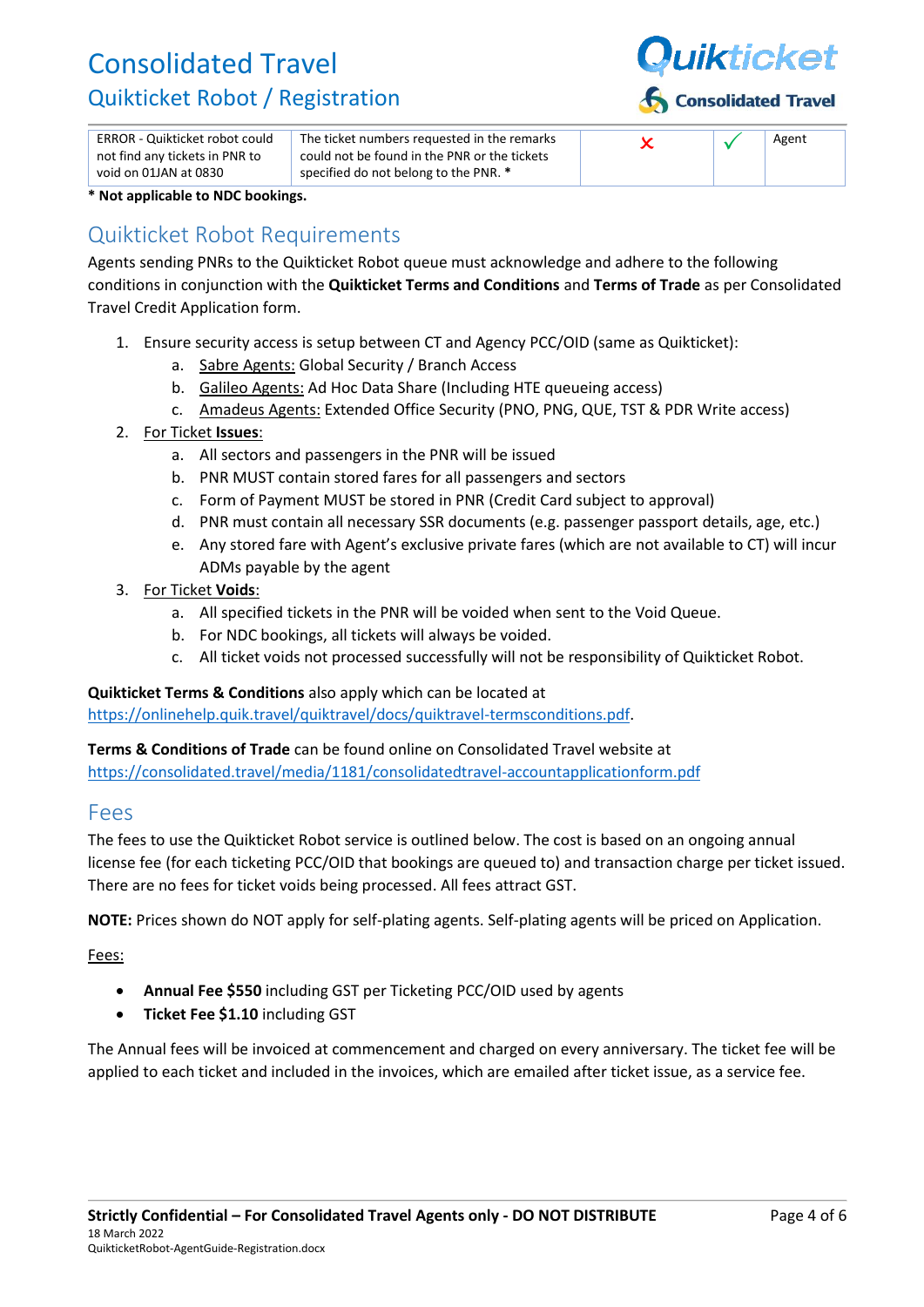

## How to Register

To register for the Quikticket Robot, you must complete the Registration / Authorisation section below and send it to your business development manager.

Once your application has been completed and your account activated, you will be able to queue your bookings directly from the GDS to the PCC and Queue number provided below.

| <b>GDS</b>     | <b>Ticketing</b> | <b>Ticket</b> | <b>Void</b>  | <b>Queue Ticket</b> |
|----------------|------------------|---------------|--------------|---------------------|
|                | PCC / OID        | Queue         | <b>Queue</b> | command example     |
| <b>Sabre</b>   | <b>VT31</b>      | 150           | 88           | QP/VT31150/11       |
| <b>Galileo</b> | F71              | 69            | 88           | QEB/EZI/69          |
| <b>Amadeus</b> | <b>MELA82118</b> | 89            | 88           | QE/MELA82118/89     |

## Support

If there are any issues encountered with the Quikticket Robot system, please log a call with support and provide as much detail as possible about your request.

#### [help@quik.travel](mailto:help@quik.travel)